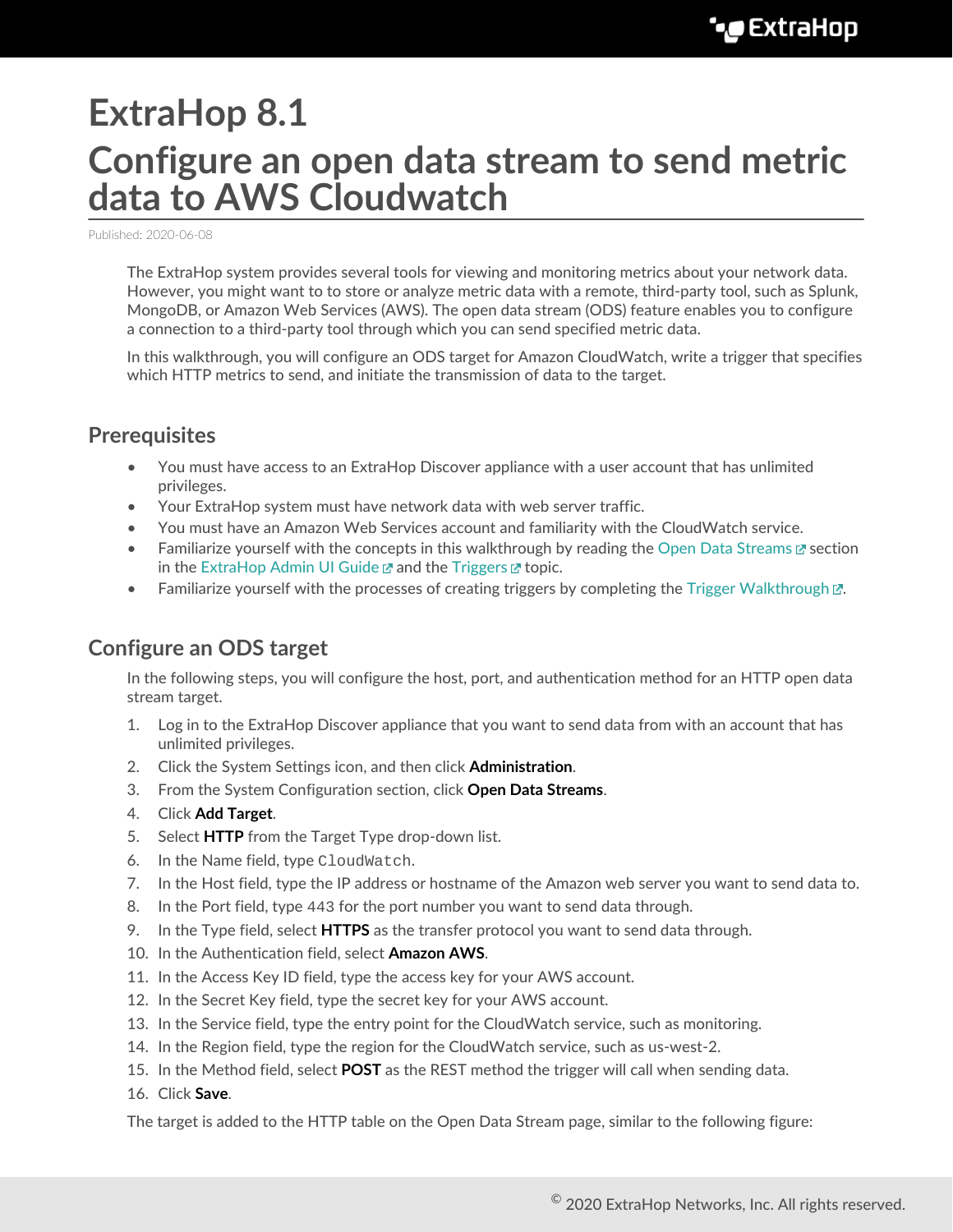## Open Data Streams

**Add Target** 

#### $HTTP \vee$

| $Name \Leftrightarrow$ | Host $\div$                            |    |      |                              | Port $\Leftrightarrow$ Type $\Leftrightarrow$ Pipelining $\Leftrightarrow$ Additional Header $\Leftrightarrow$ |
|------------------------|----------------------------------------|----|------|------------------------------|----------------------------------------------------------------------------------------------------------------|
| default                | 0.0.0.0                                | 80 | http | $\overline{\phantom{a}}$     |                                                                                                                |
| CloudWatch             | monitoring.us-west-<br>2.amazonaws.com | 80 | http | $\qquad \qquad \blacksquare$ | $\overline{\phantom{a}}$                                                                                       |

#### **Test the ODS configuration**

In the following steps, you will write an HTTP REST request to test the transmission of data from the ExtraHop Discover appliance to the AWS account.

As configured in the previous section, the test request applies the POST method.

- 1. In the HTTP table, click **Edit** to open the CloudWatch target.
- 2. In the Options field, copy and paste the following HTTP REST request code to send a metric called "Test" with a value of 4 bytes to the CloudWatch service:





**Tip:** To learn more about the syntax for the HTTP REST request, see the [Remote.HTTP](https://docs.extrahop.com/8.1/extrahop-trigger-api/#remote.http)  section of the [ExtraHop Trigger API Reference .](https://docs.extrahop.com/8.1/extrahop-trigger-api/)..

- 3. Click **Save**.
- 4. In the HTTP table, hover over the status of the target to display connection activity. If the test is successful, the window displays the number of messages and bytes sent and received and the number of connection attempts, similar to the following figure: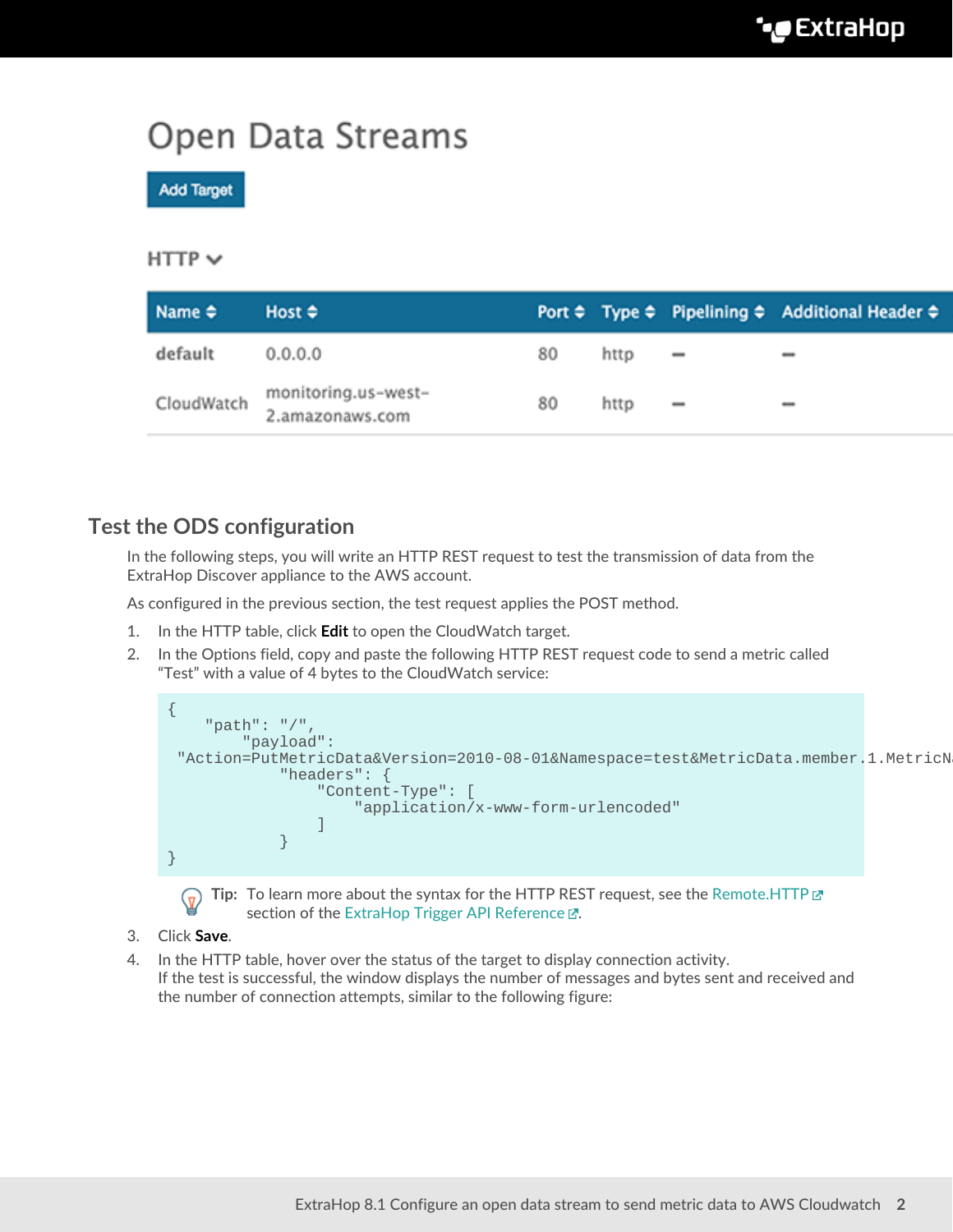

### **Write the ODS trigger**

In the following steps, you will write a trigger that specifies which metrics to send to the CloudWatch service and contains the command to send metric data through the open data stream.

**Tip:** As you build the trigger in this procedure, add comments that describe the purpose of a code  $\mathcal{L}$ snippet, restrictions, or best practices.

- 1. Click the ExtraHop logo in the upper left corner to return to the ExtraHop Web UI.
- 2. Click the System Settings icon **4**, and then click **Triggers**.
- 3. Click **Create**.
- 4. In the Name field, type Metrics to CloudWatch.
- 5. Click **Enable debug log**.
- 6. In the Events field, select **HTTP\_RESPONSE**.
- 7. In the right pane, add the following trigger code to the editor to specify "ExtraHop" as a custom namespace for the metric data that will be displayed by the CloudWatch service:

let namespace = 'ExtraHop';

**Note:** The namespace value cannot be "AWS".

8. Add the following trigger code to the existing script to specify the name of the ODS target that you configured earlier:

```
let target = 'CloudWatch';
```
9. Add the following trigger code to the existing script to specify which metrics to will be transmitted to the CloudWatch service:

```
let metrics = [
     \left\{ \right. 'MetricName': 'processingTime',
```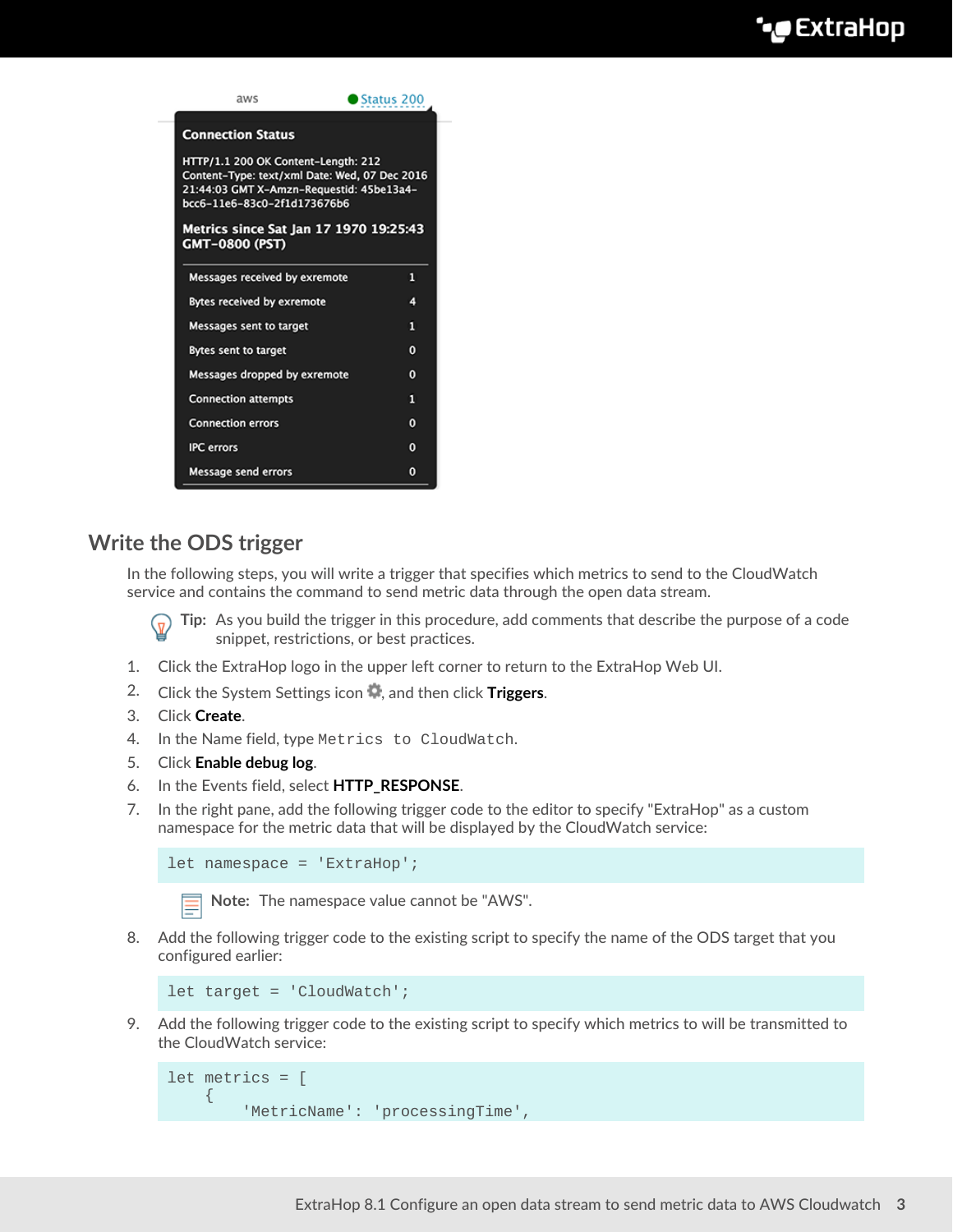```
 'Unit': 'Milliseconds',
            'Value' : HTTP.processingTime
      },
\left\{\begin{array}{c} \end{array}\right\} 'MetricName': 'rspSize',
           'Unit': 'Bytes',
           'Value' : HTTP.rspSize
      }
];
```
10. Add the following trigger code to the existing script to specify the structure of the payload, which is defined by the PutMetricData method in the Amazon CloudWatch API E:

```
let payload = 'Action=PutMetricData&Version=2010-08-01&Namespace=' +
 namespace;
let i,
  count = 0;for (i = 0; i < metrics.length; i++) {
   let idx = i + 1,
        metric = metrics[i],
        val = metric.Value,
        attr;
     // If the metric value is NaN, do not publish.
     if (Number.isNaN(val)) {
        continue;
     }
     for (attr in metric) {
        payload += '&MetricData.member.' + idx + '.' +
            encodeURIComponent(attr) + '=' +
            encodeURIComponent(metric[attr]);
     }
     count++;
}
if (count == 0) {
    // No metrics to publish.
    return;
}
```
11. Add the following trigger code to the existing script to define the HTTP REST request that specifies the request path, headers, and payload:

```
let req = { 'path': '/',
     'headers': {
         'Content-Type': 'application/x-www-form-urlencoded'
     },
     'payload': payload
};
```
This code is similar to the test request you performed in the previous procedure.

12. Add the following trigger code to the existing script to specify the ODS target and initiate the request to transmit metric data to that target:

```
Remote.HTTP(target).post(req);
```
13. Click **Save**.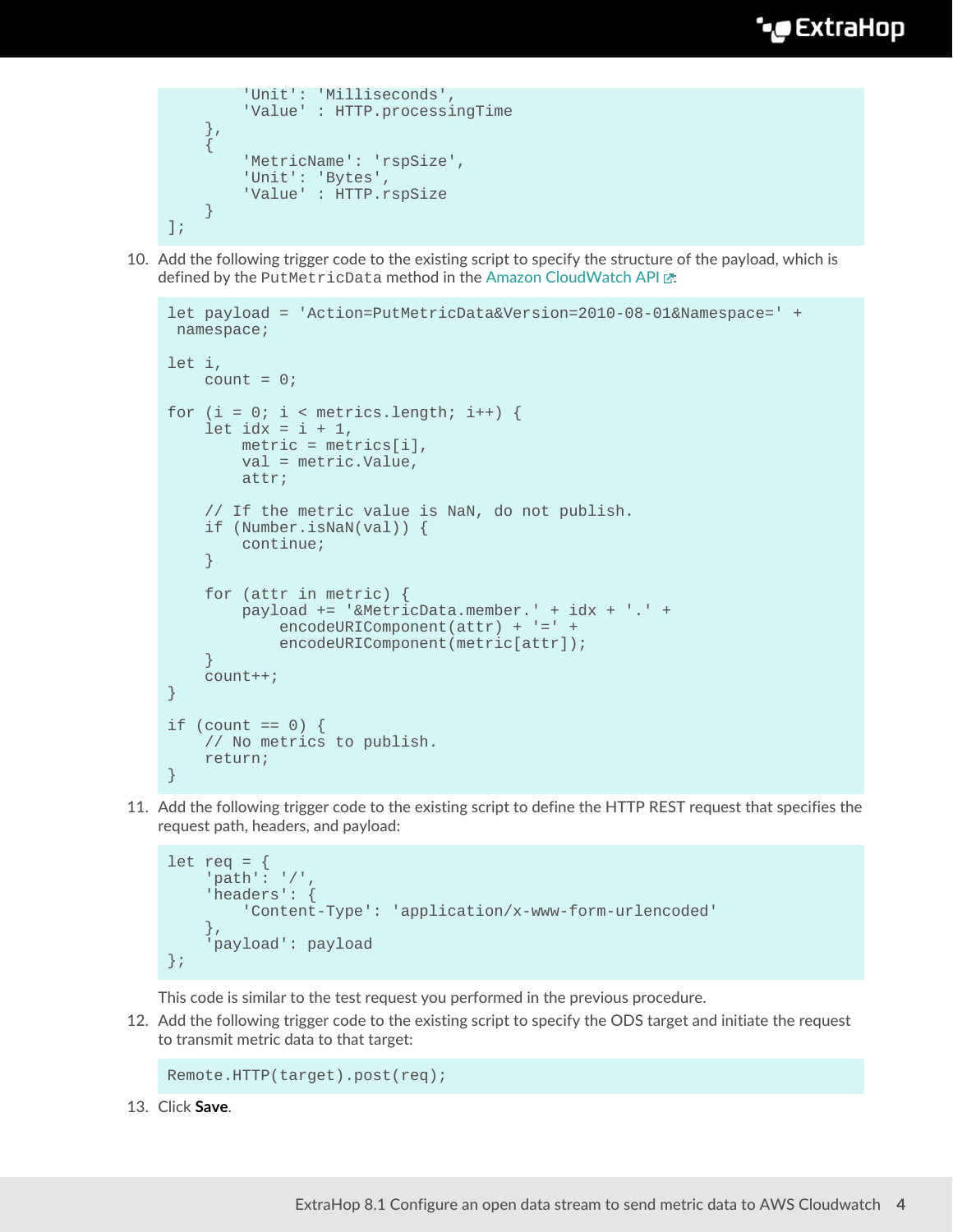#### **Assign the ODS trigger to a device**

Before the trigger can send metric data to the CloudWatch service, you must assign the trigger to at least one device. For this walkthrough, you will assign the trigger to a single HTTP server in a device group.

When creating your own triggers, assign triggers only to the specific devices that you need to collect metrics from to minimize the performance impact of your triggers on the ExtraHop system.

- 1. Click **Assets** from the top menu.
- 2. From the left pane, click **Devices**.
- 3. From the table, select the checkbox for a single device that you know has web traffic.
- 4. From the icon menu at the top of the page, click the Assign Trigger icon.
- 5. Click the checkbox next to the **Metrics to CloudWatch** trigger, and then click **Assign Triggers**.

After the trigger is assigned, the system runs the trigger continuously until the trigger is disabled.

#### **Verify data transmission to the ODS target**

After the trigger has run, verify that data has been received by the ODS target, and then disable the trigger.

- **Important:** Amazon Web Services is a tiered solution; there is no cost for the first tier unless usage is exceeded. Run this trigger for a short period of time to avoid exceeding the allowed amount of data. If you do not disable the trigger, and usage exceeds your allotted terms, you might incur additional costs.
- 1. Let the trigger run for 10-15 minutes.
- 2. Click the System Settings icon **4**, and then click **Administration**.
- 3. From the System Configuration section, click **Open Data Streams**.
- 4. In the HTTP table, hover over the status of the CloudWatch target to display activity over the connection.

If the trigger is successful, the window displays the number of messages and bytes sent and received, and the number of connection attempts.

- 5. Close the ExtraHop Admin UI window.
- 6. Click the System Settings icon , and then click **Triggers**.
- 7. In the **Triggers** table, click **Metrics to CloudWatch**.
- 8. Click **Disable trigger**.
- 9. Click **Save and Close**.

#### **View results in AWS CloudWatch**

After you have verified that metric data was sent to the ODS target, you can view the data with the CloudWatch service. In the following steps, you will find the metrics in CloudWatch and view the metric data on a graph.

- 1. Go to the [Amazon Web Services](https://aws.amazon.com/) E site.
- 2. Click **Sign In to the Console** and enter your AWS login credentials.
- 3. From the list of AWS services, click **CloudWatch**.
- 4. From the left-hand menu, click **Assets**. The All metrics tab displays the "ExtraHop" namespace created by the trigger and the "test" namespace created by the test request.
- 5. Click **ExtraHop**, and then click **Metrics with no dimensions**. The tab displays the two metrics specified in the trigger, "processingTime" and "rspSize".